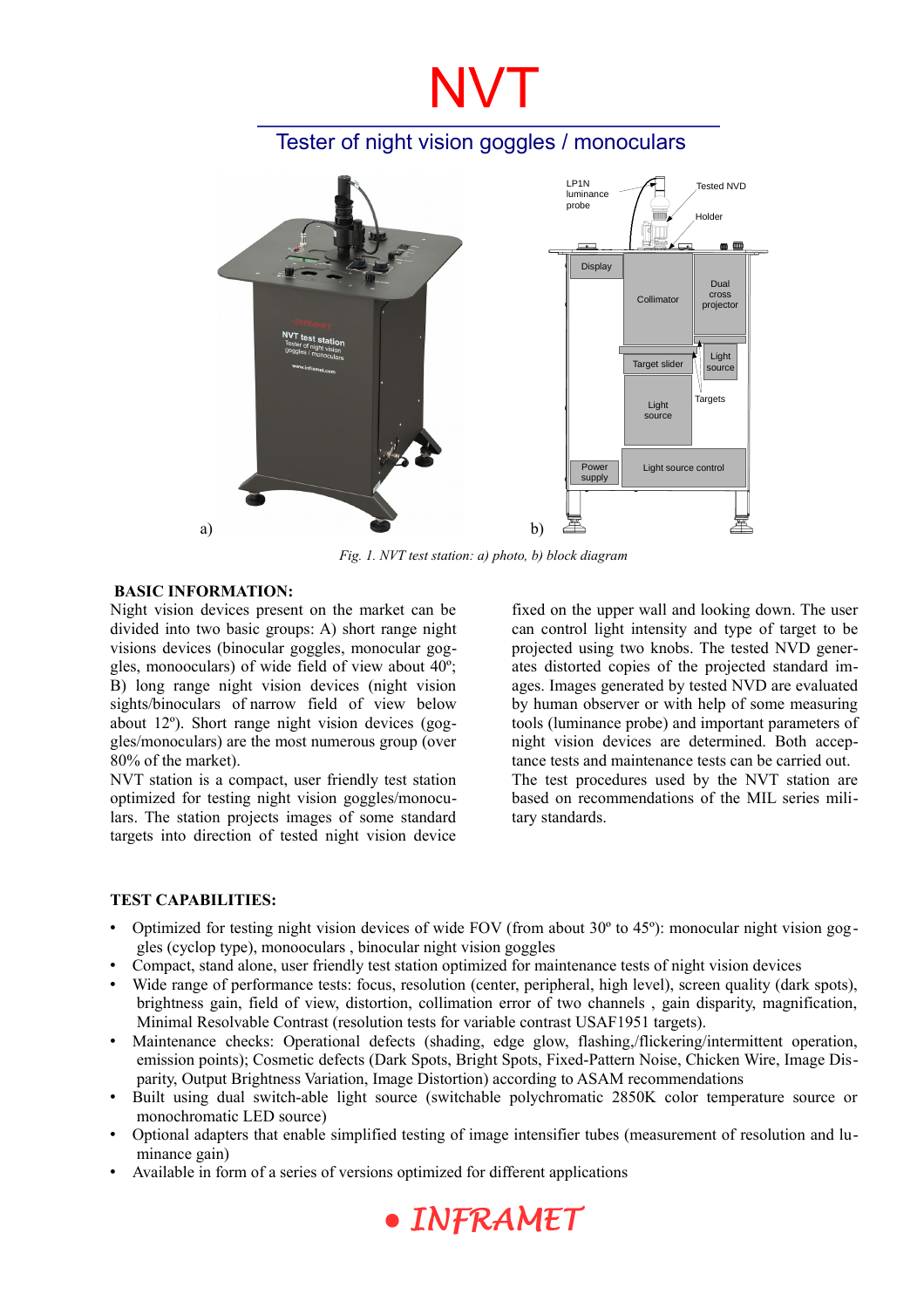# NVT

### Tester of night vision goggles / monoculars

#### **SPECIFICATIONS**

| Modules                            | NVT base module (different versions), LPN1 luminance probe, set of ex-<br>changeable adapters, PS1 power supply, OB21 optical bridge<br>Option for testing II tubes: RM module, MM microscope |  |  |
|------------------------------------|-----------------------------------------------------------------------------------------------------------------------------------------------------------------------------------------------|--|--|
| <b>Light Sources</b>               | Dual switchable light source: 1) 2850K color temperature halogen source, 2)<br>660 nm monochromatic LED source                                                                                |  |  |
| Illuminance range of light sources | at least continuous 0.1 mlx to 200 lx                                                                                                                                                         |  |  |
| Regulation resolution              | 0.01 mlx (at low intensity range)                                                                                                                                                             |  |  |
| Regulation mechanism               | manual                                                                                                                                                                                        |  |  |
| Regulation stability               | better than 1% of the set value                                                                                                                                                               |  |  |
| Aperture of built in collimator    | At least 30 mm                                                                                                                                                                                |  |  |
| Collimator resolution              | at least 25 lp/mrad                                                                                                                                                                           |  |  |
| Type of tube holders               | exchangeable holders for different types of NVDs                                                                                                                                              |  |  |
| Targets                            | Set of exchangeable targets                                                                                                                                                                   |  |  |
| Range of luminance probe           | 0.01-100 cd/m <sup><math>\sim</math>2</sup>                                                                                                                                                   |  |  |
| Output readout                     | internal digital screen                                                                                                                                                                       |  |  |
| Control method                     | two manual Light knobs                                                                                                                                                                        |  |  |
| Power                              | 230/110VAC 50/60 Hz                                                                                                                                                                           |  |  |
| Operating temperature              | $-5^{\circ}$ C to 40 $^{\circ}$ C                                                                                                                                                             |  |  |
| Photometric units                  | metric (US - option)                                                                                                                                                                          |  |  |
| Mass                               | $33 \text{ kg}$                                                                                                                                                                               |  |  |
| Dimensions                         | $490\times490\times670$ mm                                                                                                                                                                    |  |  |

#### **VERSIONS**

NVT station is offered in form of a set of different versions optimized for different applications.

| Version            | Measurement capabilities                   | Modules                            | Recommendations      |
|--------------------|--------------------------------------------|------------------------------------|----------------------|
| code               |                                            |                                    |                      |
| NVT-A              | (infinity checking), resolution<br>focus   | NVT-A base module, standard set    | standard<br>testing  |
|                    | (center, peripheral, high light level),    | of targets, LP1N luminance probe,  | monocular night vi-  |
|                    | screen quality (dark spots), FOV, bright-  | set of exchangeable adapters, PS1  | sion devices         |
|                    | ness gain, distortion                      | power supply                       |                      |
| NVT-B              | focus (infinity checking), resolution      | NVT-B base module, standard set    | standard testing of  |
|                    | (center, peripheral, high light level),    | of targets, LP1N luminance probe,  | both monocular and   |
|                    | screen quality (dark spots), FOV, system   | set of exchangeable adapters, PS1  | binocular night vi-  |
|                    | gain, distortion, collimation errors, gain | power supply, DCP dual cross       | sion devices         |
|                    | disparity                                  | projector, OB21 optical bridge     |                      |
| NVT-C1             | focus (infinity checking), resolution      | NVT-C1 base module, expanded       | extended<br>testing  |
|                    | (center, peripheral, high light level),    | set of targets, LP1N luminance     | monocular night vi-  |
|                    | screen quality (dark spots), FOV, bright-  | set of exchangeable<br>probe,      | sion devices         |
|                    | ness gain, distortion, MRC, halo, diopter  | adapters, PS1 power supply, DRM    |                      |
|                    | range, magnification                       | diopter range meter                |                      |
| NVT-C <sub>2</sub> | focus (infinity checking), resolution      | NVT-C2 base module, expanded       | extended<br>testing  |
|                    | (center, peripheral, high light level),    | set of targets, LP1N luminance     | monocular/binocular  |
|                    | screen quality (dark spots), FOV, system   | of exchangeable<br>probe,<br>set   | night vision devices |
|                    | gain, distortion, collimation errors, gain | adapters, PS1 power supply, DCP    |                      |
|                    | disparity, MRC, halo, diopter range,       | dual cross projector, OB21 optical |                      |
|                    | magnification                              | bridge, DRM diopter range meter    |                      |

All versions enable also to carry out checks of operational defects (shading, edge glow, flashing,/flickering/intermittent operation, emission points).

## · INFRAMET